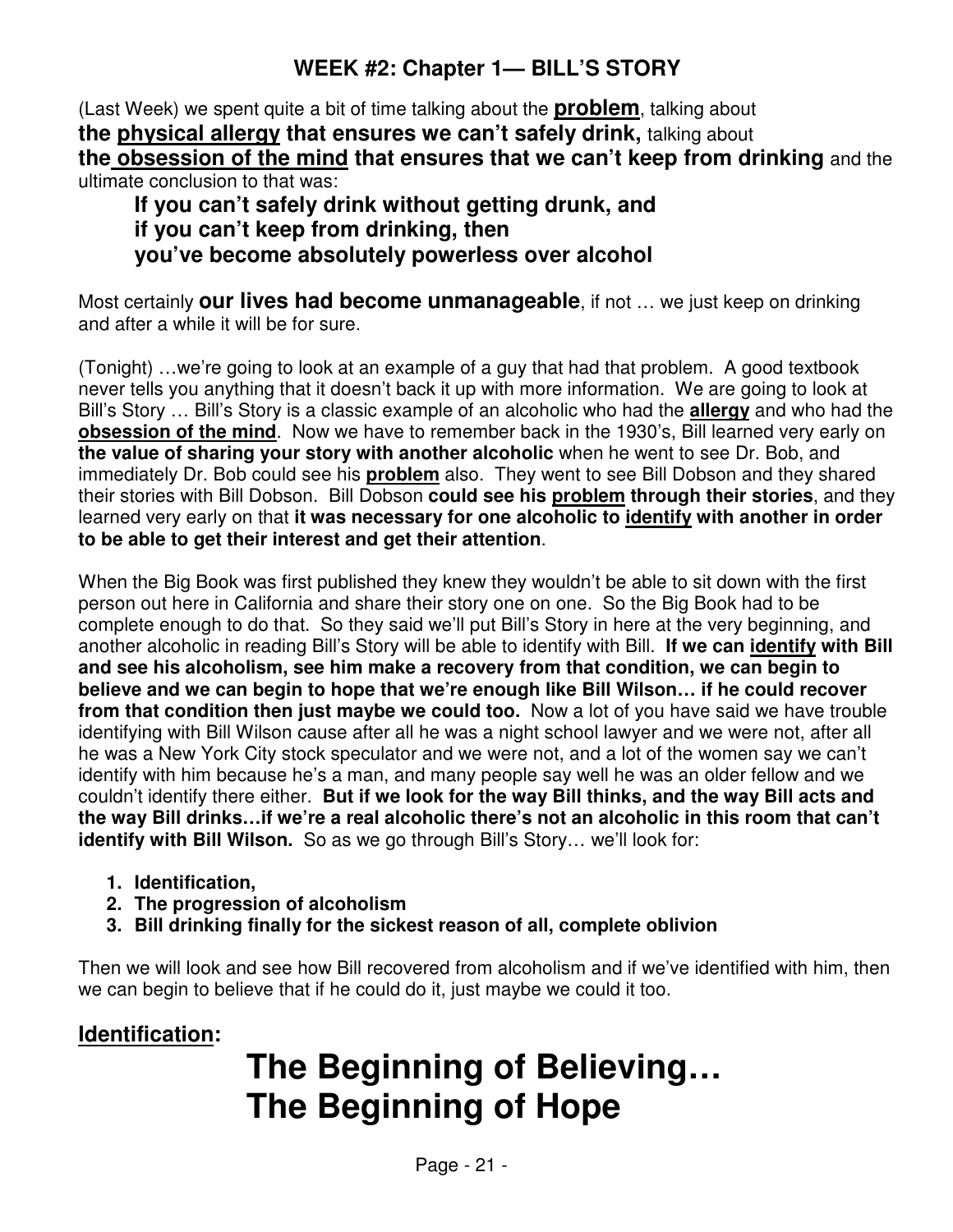I too did not think I could identify with the "Bill Wilson" that I've seen pictures of… he was an old man, I thought. Turns out, **he was 43 years old when this book was written**, so a relatively young man. But as I began to study and read Bill's Story, I began to see that he was a very optimist person, hardworking, and had lots and lots of willpower. He was a self-made man who became very successful in his own right. Through Bill's story we're going to see:

- **1) What he was like**
- **2) How he learned that he was sick**
- **3) How he affected a recovery**

## **The total story of Alcoholics Anonymous is contained in Bill Wilson's story**.

Let's go to page one (1), "Bill's Story".

#### **Big Book p. 1, par. 1**

*"War fever ran high in the New England town to which we new, young officers from Plattsburg were assigned, and we were flattered when the first citizens took us to their homes, making us feel heroic. Here was love, applause, war; moments sublime with intervals hilarious"* 

J & C Anybody ever have any moment's sublime with intervals hilarious? I have. I love the way Bill writes.

#### **Big Book p. 1, par. 1, line 6**

*"I was part of life at last, and in the midst of the excitement I discovered liquor. I forgot the strong warnings and the prejudices of my people concerning drink. In time we sailed for "Over There." I was very lonely and again turned to alcohol."* 

*We landed in England. I visited Winchester Cathedral. Much moved, I wandered outside. My attention was caught by a doggerel on an old tombstone:* 

> *"Here lies a Hampshire Grenadier Who caught his death Drinking cold small beer. A good soldier is ne'er forgot Whether he dieth by musket Or by pot."*

J & C Now when he says that about pot, he's not referring to this wacky weed. He's talking about a pot of beer, that's the way they used to drink it over in England at that time. He said

## **Big Book p. 1, par. 3**

*"Ominous warning which I failed to heed."* 

*"Twenty-two, and a veteran of foreign wars, I went home at last. I fancied myself a leader, for had not the men of my battery given me a special token of appreciation? My talent for leadership, I imagined, could place me at the head of vast enterprises which I would manage with the utmost assurance. I took a night law course, and obtained employment as investigator for a surety company. The drive for success was on. I'd prove to the world I was important."* 

J & C I already identify with Bill Wilson. That seems to be one of the main characteristics behind every alcoholic I've ever known. **The great drive for success** was on; **I'll prove to the world that I'm important also**. It seems to be the driving force behind each one of us.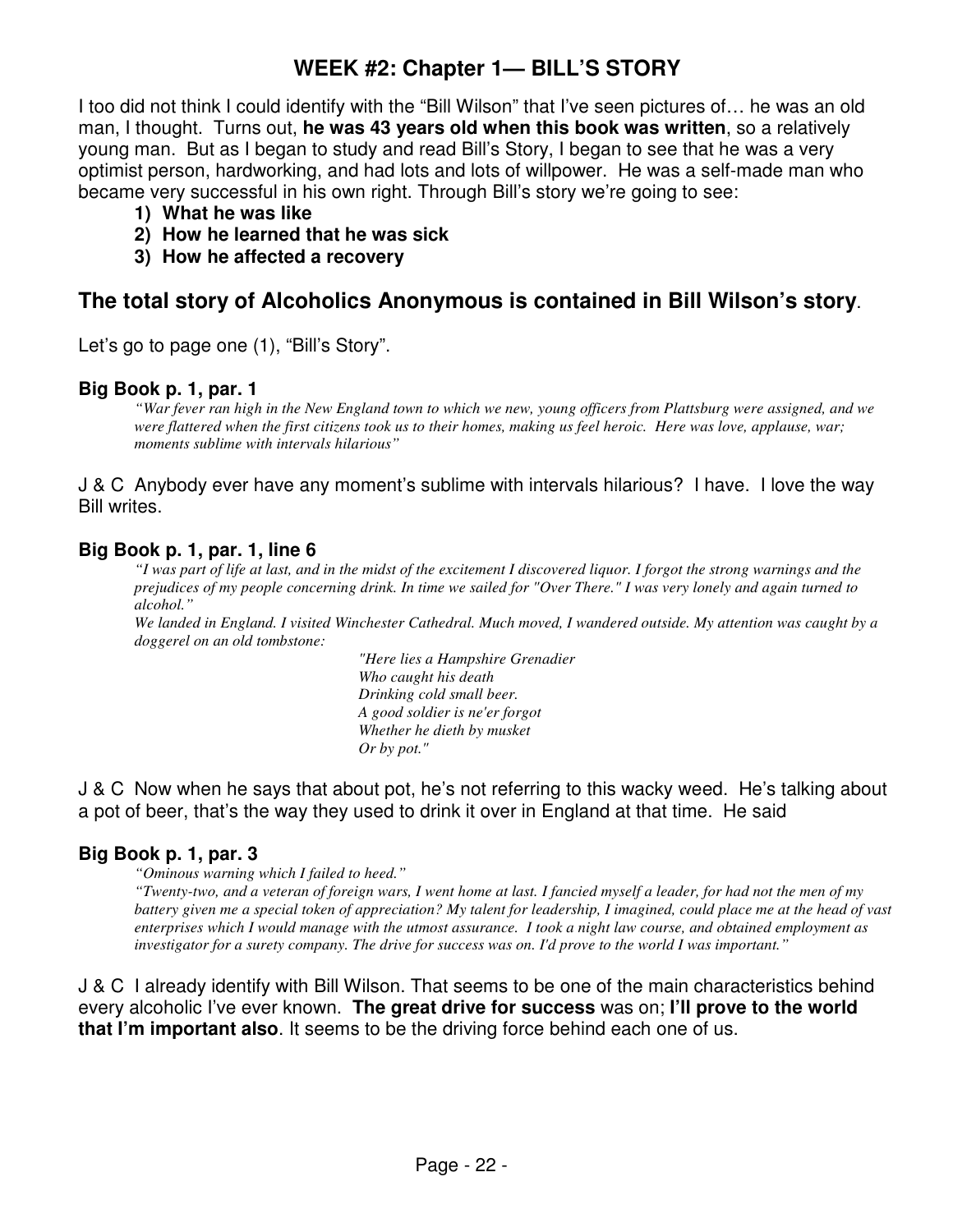#### **Big Book p.2, par 1, line 4**

*"My work took me about Wall Street and little by little I became interested in the market. Many people lost money but some became very rich. Why not I? I studied economics and business as well as law. Potential alcoholic that I was, I nearly failed my law course. At one of the finals I was too drunk to think or write. Though my drinking was not yet continuous, it disturbed my wife."* 

#### J & C I can identify with Bill.

## **Big Book p.2, par. 1, line 11**

*"We had long talks when I would still her forebodings by telling her that men of genius conceived their best projects when drunk;"* 

J & C I have no trouble identifying with Bill Wilson.

#### **Big Book p.2, par. 1, line 13**

*"that the most majestic constructions of philosophic thought were so derived."* 

J & C I can identify with Bill. …we make our living selling fast talk to slow thinking people, and Bill's trying to do some of that here, but we all know that Lois didn't buy that. He said

#### **Big Book p.2, par. 2**

*"By the time I had completed the course, I knew the law was not for me. The inviting maelstrom of Wall Street had me in its grip. Business and financial leaders were my heroes. Out of this ally of drink and speculation, I commenced to forge the weapon that one day would turn in its flight like a boomerang and all but cut me to ribbons. Living modestly, my wife and I saved \$1,000. It went into certain securities, then cheap and rather unpopular. I rightly imagined that they would some day have a great rise. I failed to persuade my broker friends to send me out looking over factories and managements, but my wife and I decided to go anyway. I had developed a theory that most people lost money in stocks through ignorance of markets. I discovered many more reasons later on."* 

J & C Now Bill is referring to a time back in the 1920's when the stock market was on a roll. Just about everybody that dealt with stocks was making money. All you had to do was buy them and hold unto them, let them go up in price, sell them, take your profits, buy some more. Everything was done on about a 10% margin; everything was pure speculation. Bill really became one of the first investment counselors on Wall Street. He began to say look, sooner or later this bubble is going to burst. Sooner or later we're going to have to start making our decisions based on fact rather than speculation. He went to the people who had the money and he said I don't have the money to do this but if you guys would back me financially, I'll leave New York City and I'll start visiting these companies. And I'll look at the plants and I'll talk to the employees and I'll examine the books wherever I can and I'll write up reports and send them back in here and we'll start making our decisions whether to buy or not based on fact. And they said, no, Bill, we don't need that kind of information. We're making about all the money we want to make anyhow. And you know how we alcoholics are, if we get a good idea, stubborn as hell, we're going to carry it out one way or another. He said the hell with them, I don't need them anyhow. I'll just go do this on my own.

## **Big Book p.2, par.3**

*"We gave up our positions and off we roared on a motorcycle, the sidecar stuffed with tent, blankets, a change of clothes, and three huge volumes of a financial reference service. Our friends thought a lunacy commission should be appointed. Perhaps they were right. I had had some success at speculation, so we had a little money, but we once worked on a farm for a month to avoid drawing on our small capital. That was the last honest manual labor on my part for many a day. We covered the whole eastern United States in a year. At the end of it, my reports to Wall Street procured me a position there and the use of a large expense account. The exercise of an option brought in more money, leaving us with a profit of several thousand dollars for that year."*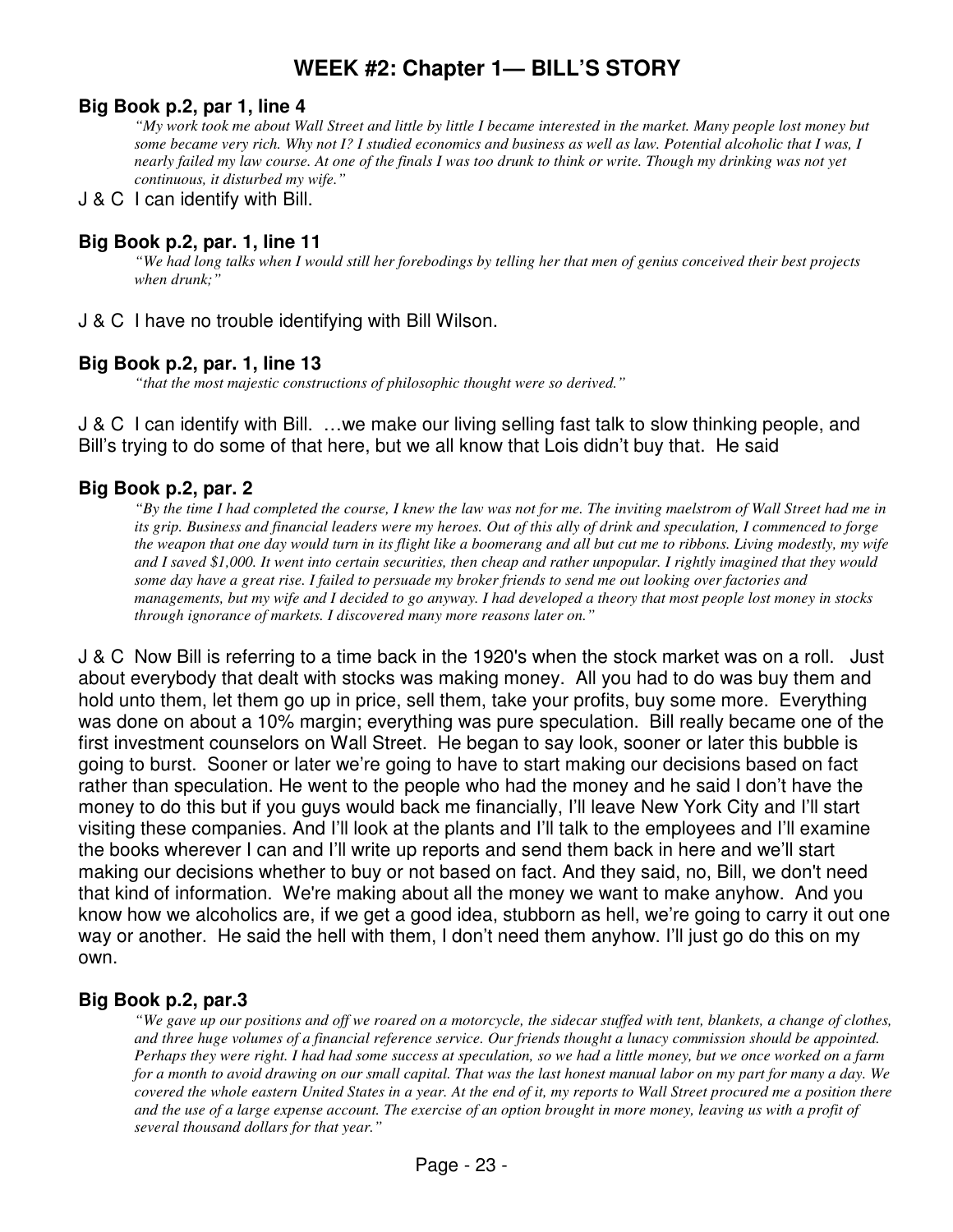J & C Bill and Lois, traveling on the motorcycle, living in the tent, went up and down the eastern seaboard of the United States and he wrote up reports on approximately 100 of the largest companies in the eastern states sending them to New York City. The guys that had the money saw them and say oh yeah man this is great information and immediately they put Bill on the payroll, gave him a large expense account, the exercise in option made a good profit, for the first time in his life he's got something. He came from a little town called East Dorset, Vermont; he had never had anything before in his life. Here's how he feels

## **Big Book p.3, par.2**

*"For the next few years fortune threw money and applause my way. I had arrived."* 

J & C God how many of us have done the same kind of things Bill did.

#### **Big Book p.3, par. 2,line 2**

*"My judgment and ideas were followed by many to the tune of paper millions. The great boom of the late twenties was seething and swelling. Drink was taking an important and exhilarating part in my life. There was loud talk in the jazz places uptown. Everyone spent in thousands and chattered in millions. Scoffers could scoff and be damned. I made a host of fair-weather friends."* 

J & C And here's Bill now back in New York City on top of the heap. He's making money for himself and a lot of other people. He's drinking also but drinking is not a problem right now it's a very exciting thing and Bill is really, really, really becoming a success at what he wanted to be. We also know though that **if he's alcoholic his drinking is going to get worse because it is a progressive thing**. Let's see where he goes now from the top of the heap. He said,

#### **Big Book p.3, par. 3**

*"My drinking assumed more serious proportions, continuing all day and almost every night. The remonstrances of my friends terminated in a row and I became a lone wolf."* 

J & C How many of us have done the same thing. People began to say Bill, you're drinking too much. Bill, you're costing us money. Bill, why don't you cut back? Bill, why don't you quit**? And once again rather than even consider that Bill said, to hell with them I don't need them. He begins to operate on his own now.** I have no problem identifying with Bill Wilson.

#### **Big Book p.3, par. 3, line 4**

*"There were many unhappy scenes in our sumptuous apartment. There had been no real infidelity, for loyalty to my wife, helped at times by extreme drunkenness, kept me out of those scrapes."* 

J & C Now I've always believed about everything Bill wrote, but I'm not sure about that. You see we have a book in A.A. called, As Bill Sees It, and in AlAnon they have a book called, "As Lois Remembers"… A whole lot different! They're not exactly the same either. Let's go over to page 4, 1<sup>st</sup> paragraph. Now here's old' Bill he's making lots of money, he's doing well, he's got lots of willpower, lots of hope for the future, hardworking, optimistic, a self made man. On page 4 it says,

#### **Big Book p.4, par. 1**

*"Abruptly in October 1929 hell broke loose on the New York stock exchange. After one of those days of inferno, I wobbled from a hotel bar to a brokerage office. It was eight o'clock five hours after the market closed. The ticker still clattered. I was staring at an inch of the tape which bore the inscription XYZ-32. It had been 52 that morning. I was finished and so were many friends. The papers reported men jumping to death from the towers of High Finance. That disgusted me. I would not jump. I went back to the bar."*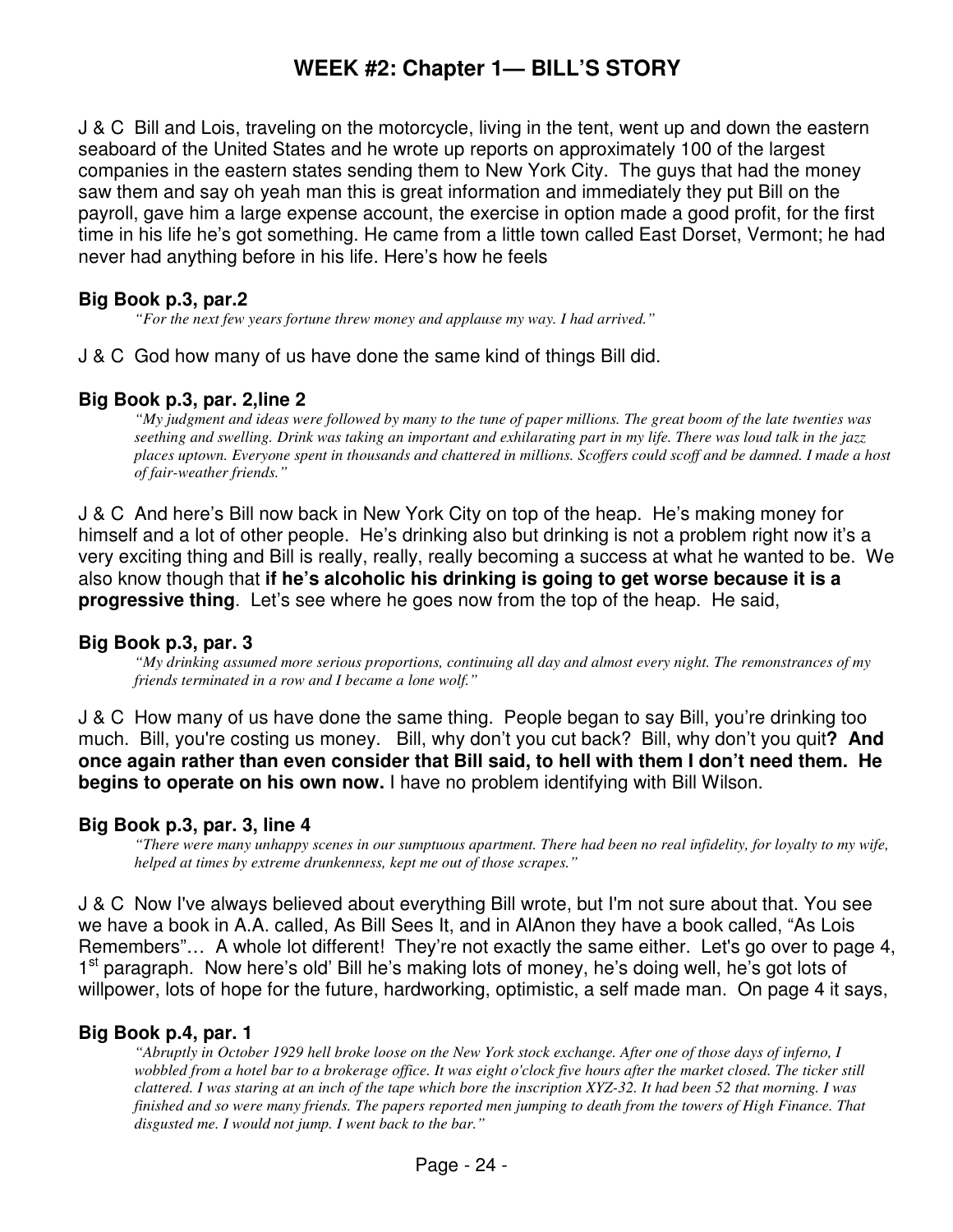## J & C Bill had a solution to that, didn't he?

#### **Big Book p.4, par. 1, line 11**

*"My friends had dropped several million since ten o'clock so what? Tomorrow was another day. As I drank, the old fierce determination to win came back."* 

J & C How many of us have done the same thing. Just come out of the jailhouse, the divorce court, the hospital, or wherever, low, sad, depressed? Stop off in the bar have a couple of drinks and as the alcohol courses through our veins we say, we'll show them. By God they're not going to treat us that way. And we're off and we're running again, **that old fierce determination to be somebody to show them.** 

#### **Big Book p.4, par. 2**

*"Next morning I telephoned a friend in Montreal. He had plenty of money left and thought I had better go to Canada."* 

J & C Now Bill was a drunk, he wasn't stupid; he knew where the money was so he went to Canada.

#### **Big Book p.4, par. 2, line 3**

*"By the following spring we were living in our accustomed style. I felt like Napoleon returning from Elba. No St. Helena for me! But drinking caught up with me again and my generous friend had to let me go. This time we stayed broke."* 

#### J & C Now **we see our drinking progressing** to the point where we can no longer even hold a job.

#### **Big Book p.4, par.3**

*"We went to live with my wife's parents. I found a job; then lost it as the result of a brawl with a taxi driver. Mercifully, no one could guess that I was to have no real employment for five years, or hardly draw a sober breath. My wife began to work in a department store, coming home exhausted to find me drunk. I became an unwelcome hanger-on at brokerage places."* 

J & C Where he used to be the fair-haired boy, where he used to make lots of money for lots of people, he goes in there now and they say, Bill, we'd rather you didn't come in here today. Your about half drunk and you don't look good and your smelling bad, you're embarrassing us in front of our customers, please move right on down the street. Certainly, **certainly we can see the progression of alcoholism**. **We've gone from excitement to now then we've gone to the point where it controls us completely**, no longer hold a job, **nobody wants us around anymore**. It starts to get worse,

#### **Big Book p.5, par.1**

*"Liquor ceased to be a luxury; it became a necessity."* 

J & C Now we're drinking for an entirely different reason. **We're drinking now because we absolutely have to drink in order to live**. **No fun left anymore, no excitement, drinking in order to be able to live.**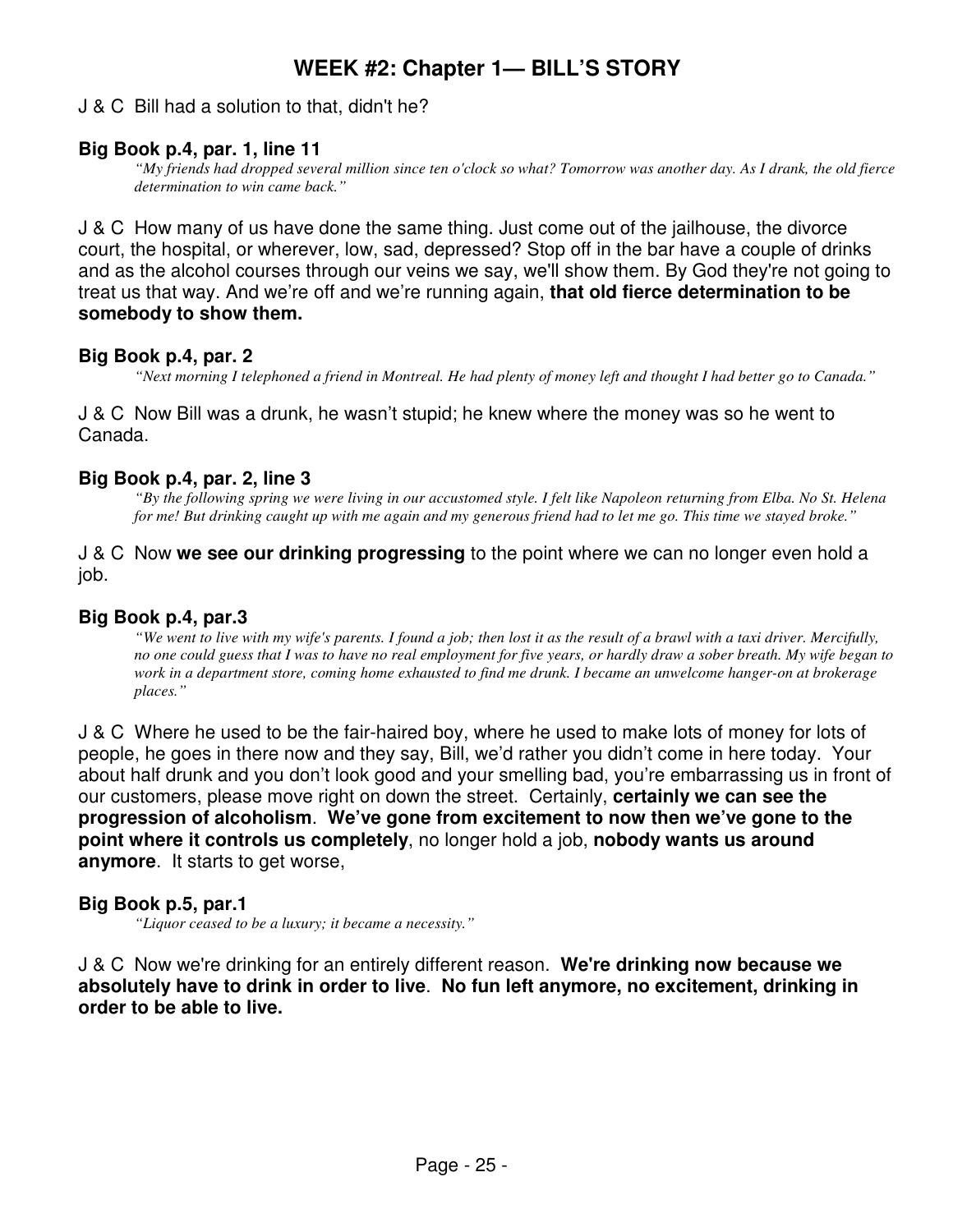## **Big Book p.5, par. 1, line 2**

*"'Bathtub' gin, two bottles a day, and often three, got to be routine. Sometimes a small deal would net a few hundred dollars, and I would pay my bills at the bars and delicatessens. This went on endlessly, and I began to waken very early in the morning shaking violently. A tumbler full of gin followed by half a dozen bottles of beer would be required if I were to eat any breakfast. Nevertheless, I still thought I could control the situation, and there were periods of sobriety which renewed my wife's hope."* 

J & C Remember last night Dr. Silkworth said **we really cannot differentiate the true from the false. To us what we're doing is normal**. We see that Bill's life is going to hell in a hand basket already. Bill can't see that. He thinks that he **can still control the situation.** Let's see were he goes on control. Things were real bad in Bill's life but it says,

## **Big Book p.5, par. 2-3**

*"Gradually things got worse. The house was taken over by the mortgage holder, my mother-in-law died, my wife and father-in-law became ill. Then I got a promising business opportunity. Stocks were at the low point of 1932, and I had somehow formed a group to buy. I was to share generously in the profits. Then I went on a prodigious bender, and that chance vanished."* 

J & C This is a story within itself. The people that had the money knew how good Bill was at putting these deals together. They came to Bill and said "Bill we've got a proposition for you. We've got an opportunity to not only to make money for us, but to make money for you. If you can stay sober we'd like for you to handle this thing." And Bill said, "Don't you worry about that drinking. I'm through with that drinking! You'll not have to worry about that." Bill worked for a matter of months putting this deal together and a few days before it was to be successfully completely, one night they are all sitting around in the hotel room talking about this and that. Somebody passed around a bottle of Applejack. This was during the days of prohibition. It came to Bill, and he said, "No thank you, I'm not drinking anymore". After a while it came back to him, and the guy next to him said, "Bill, you don't understand what this is…this is the finest Applejack in the world. It is called 'Jersey Lightening'…you better have a drink." Bill's mind said, "Hmmm, I've never tasted any 'Jersey Lightening'". Bill gave it no more thought than that… he reached out, grabbed the bottle, took a drink, triggered the allergy, couldn't sober up and blew the whole deal. Now the importance in it lies with the next statement. He said,

## **Big Book p.5, par. 4**

*"I woke up. This had to be stopped. I saw I could not take so much as one drink. I was through forever. Before then, I had written lots of sweet promises, but my wife happily observed that this time I meant business. And so I did."* 

J & C For the first time Bill could differentiate the truth from the false. For the first time he could truly see what alcohol was doing to him. **And he did just like all the rest of us, he trotted out his willpower and he said, "Sick him Will".** We're through with that drinking… we'll never drink as long as we live." Now they try to tell us we are weak willed people…don't you believe that! We are strong willed people! Weak willed people do not become alcoholics; first time they vomit they quit drinking. An alcoholic knows there's got to be some way to drink without puking; we damn near kill ourselves! You know? We got lots of willpower. You see Bill doesn't know what we learned (last week). **Anytime there's a battle going on between the willpower and the obsession of the mind, the obsession of the mind is stronger than willpower and it always wins**, that's how strong it is. Let's see what happened to him on willpower. He said,

## **Big Book p.5, par. 5**

*"Shortly afterward I came home drunk. There had been no fight. Where had been my high resolve? I simply didn't know. It hadn't even come to mind. Someone had pushed a drink my way, and I had taken it. Was I crazy?"*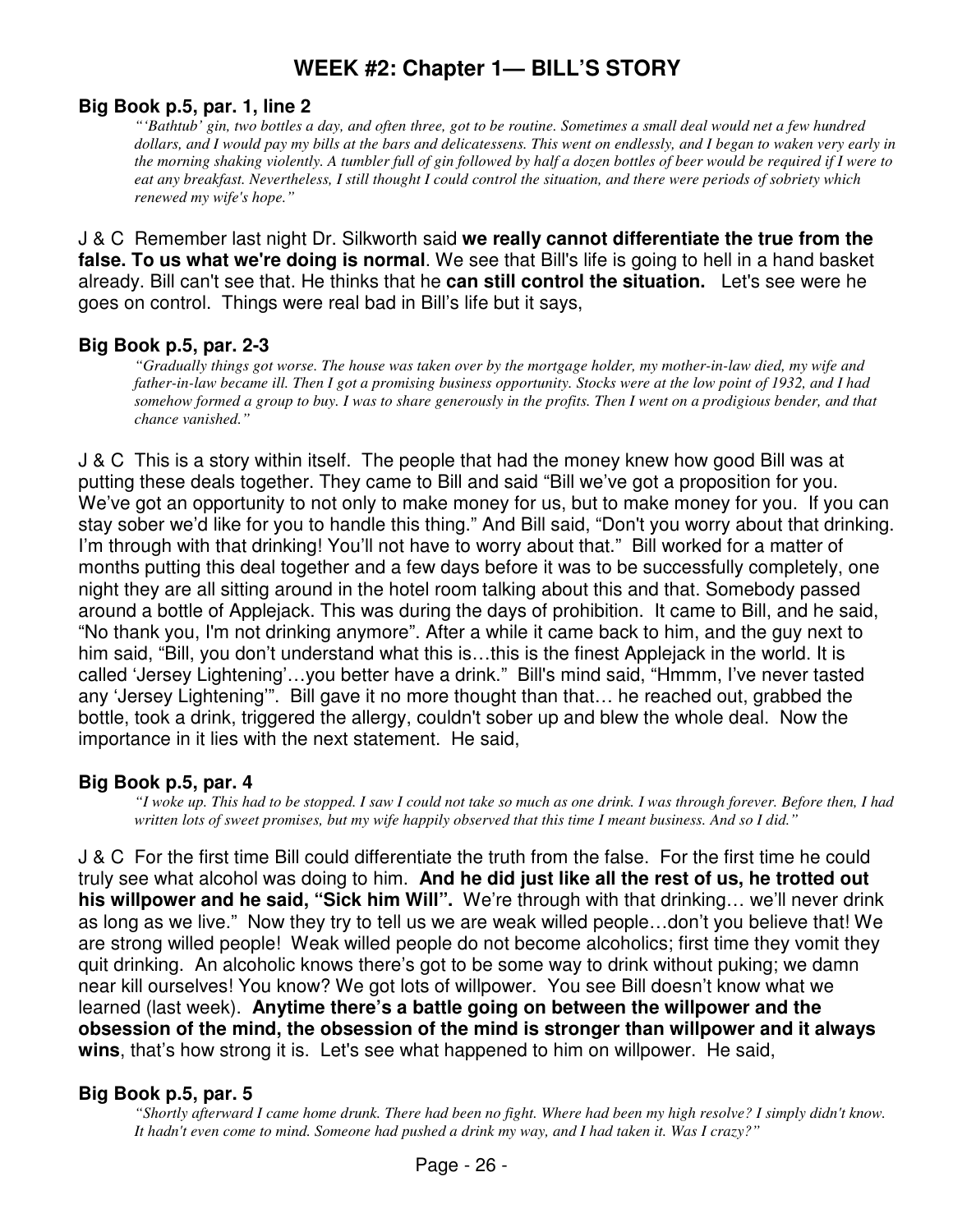J & C You see if his willpower's not working then he begins to question his sanity. Am I crazy is that it?

## **Big Book p.5, par. 5, line 5**

*"I began to wonder, for such an appalling lack of perspective seemed near being just that. Renewing my resolve, I tried again. Some time passed, and confidence began to be replaced by cocksureness. I could laugh at the gin mills. Now I had what it takes! One day I walked into a cafe to telephone. In no time I was beating on the bar asking myself how it happened. As the whisky rose to my head I told myself I would manage better next time, but I might as well get good and drunk then. And I did."* 

## J & C Anybody in here identify with Bill Wilson?

#### Big Book p.6, par. 1

*"The remorse, horror and hopelessness of the next morning are unforgettable. The courage to do battle was not there. My brain raced uncontrollably and there was a terrible sense of impending calamity. I hardly dared cross the street, lest I collapse and be run down by an early morning truck, for it was scarcely daylight. An all night place supplied me with a dozen glasses of ale. My writhing nerves were stilled at last. A morning paper told me the market had gone to hell again.*  Well, so had I. The market would recover, but I wouldn't. That was a hard thought. Should I kill myself? No not now. *Then a mental fog settled down. Gin would fix that. So two bottles, and oblivion."* 

J & C See Bill questioned, **he used his willpower and that didn't work, he begin to question his sanity and that didn't work, and then he began to contemplate suicide**, and then he was drinking for the sickest effect of all total oblivion. And that's where we find Bill at this time. He said,

## **Big Book p.6, par. 2**

*"The mind and body are marvelous mechanisms, for mine endured this agony two more years. Sometimes I stole from my wife's slender purse when the morning terror and madness were on me. Again I swayed dizzily before an open window, or the medicine cabinet where there was poison, cursing myself for a weakling. There were flights from city to country and back, as my wife and I sought escape. Then came the night when the physical and mental torture was so hellish I feared I would burst through my window, sash and all. Somehow I managed to drag my mattress to a lower floor, lest I suddenly leap. A doctor came with a heavy sedative. Next day found me drinking both gin and sedative. This combination soon*  landed me on the rocks. People feared for my sanity. So did I. I could eat little or nothing when drinking, and I was forty *pounds under weight."* 

J & C Here we find Bill drinking for oblivion, not eating very often. I can identify with Bill. He's dying of malnutrition, and I can identify with Bill because when I was drinking those last years of my drinking occasionally I'd eat a bologna sandwich cause I knew you were supposed to eat something rather than just drink and that's what Bill was doing at this time, dying of malnutrition.

## **Big Book p. 7, par. 1**

*"My brother-in-law is a physician, and through his kindness and that of my mother I was placed in a nationally-known hospital for the mental and physical rehabilitation of alcoholics."* 

J & C This is the Towns Hospital in New York City and this is the summer of 1933.

#### **Big Book p. 7, par. 1, line 4**

*"Under the so-called belladonna treatment my brain cleared."* 

J & C Belladonna was a drug that they used to fool the body into thinking it had alcohol in it, it was used for withdrawal purposes. It's what they use Valium for today.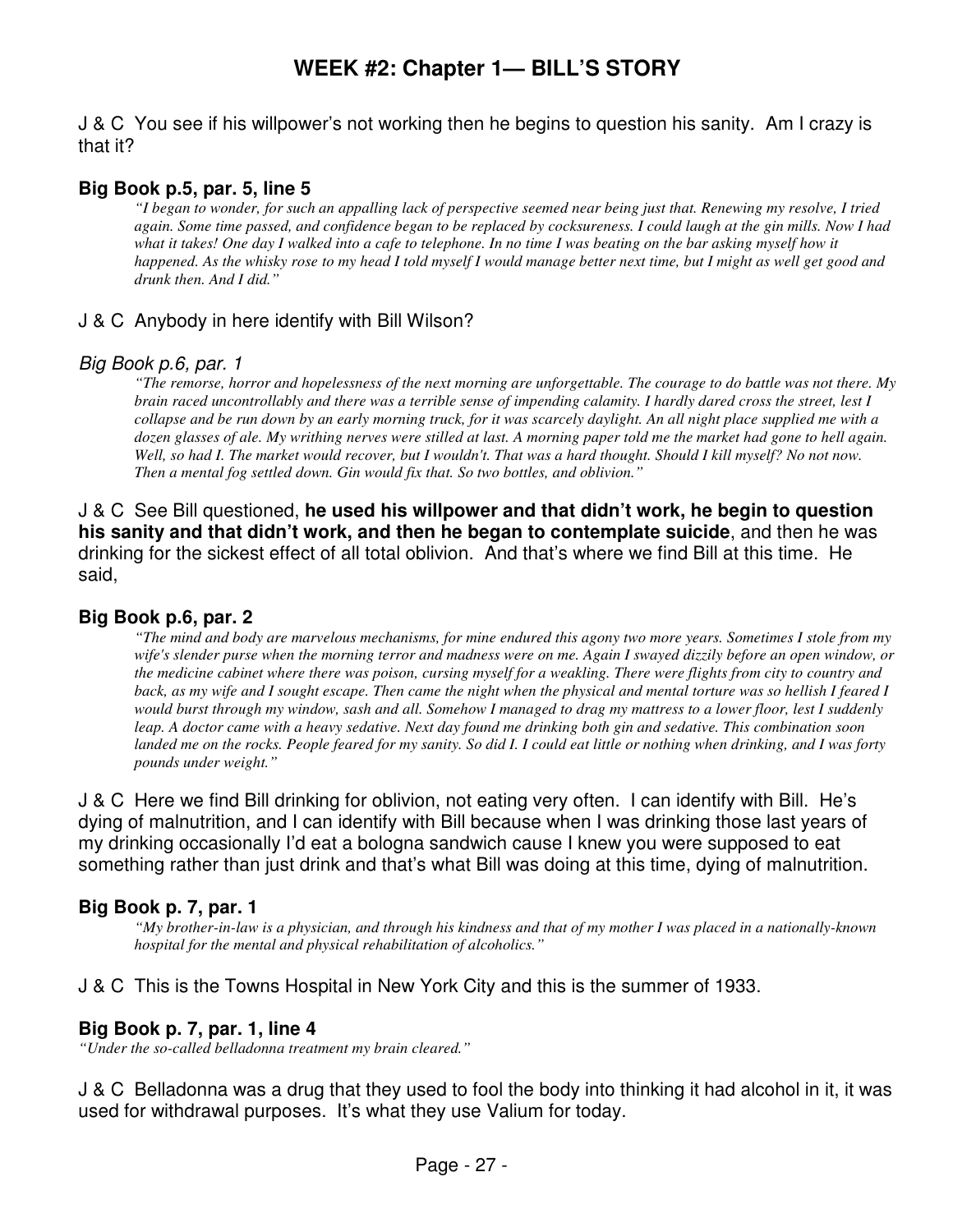## **Big Book p. 7, par. 1, line 5**

*"Hydrotherapy and mild exercise helped much.* 

J & C Hydrotherapy is water treatment; we saw some of that in a treatment center in Australia back in the 1980's. They would put the alcoholic on a gurney, roll him into the shower room and they had showerheads all the way around the shower room alternating hot and cold water. Be in there for about thirty minutes. Doesn't cure alcoholism, but it makes a clean drunk out of you I'll guarantee you that. Those guys would come out of there and their skin all wrinkled up and shriveled up. He said,

## **Big Book p. 7, par. 1, line 6**

*"Best of all, I met a kind doctor who explained that though certainly selfish and foolish, I had been seriously ill, bodily and mentally."* 

J & C Now this is Dr. Silkworth. Silky sat down with him and explained his ideas about the **physical allergy and the obsession of the mind**. And here's the effect it had on Bill. He said,

#### **Big Book p. 7, par. 2**

*"It relieved me somewhat to learn that in alcoholics the will is amazingly weakened when it comes to combating liquor, though if often remains strong in other respects. My incredible behavior in the face of a desperate desire to stop was explained. Understanding myself now, I fared forth in high hope. For three or four months the goose hung high. I went to town regularly and even made a little money. Surely this was the answer self- knowledge."* 

J & C For the first time Bill understood his problem.

- $\div$  He knew it was not willpower.
- $\div$  He knew it was not moral character and sin.
- He knew it was **a physical allergy coupled with the obsession of the mind,**  and that's what **made him absolutely powerless.**

And he said, "Now that I know what's wrong with me I'll not have to drink any longer." Let's see where he goes from here.

The information we learned last (week) about the Doctor's Opinion and the illness of alcoholism is very, very important information, but you know it's just information. **It will not solve alcoholism, just because we know what the problem is**…as Bill found out.

#### **Big Book p. 7, par 3**

*"But it was not, for the frightful day came when I drank once more. The curve of my declining moral and bodily health fell off like a ski-jump. After a time I returned to the hospital."* 

J & C Now this is the summer of 1934. A year later Bill, goes back into "The Towns" for the second time.

#### **Big Book p. 7, par 3, line 4**

*"This was the finish, the curtain, it seemed to me. My weary and despairing wife was informed that it would all end with heart failure during delirium tremens, or I would develop a wet brain, perhaps within a year. We would soon have to give me over to the undertaker of the asylum."*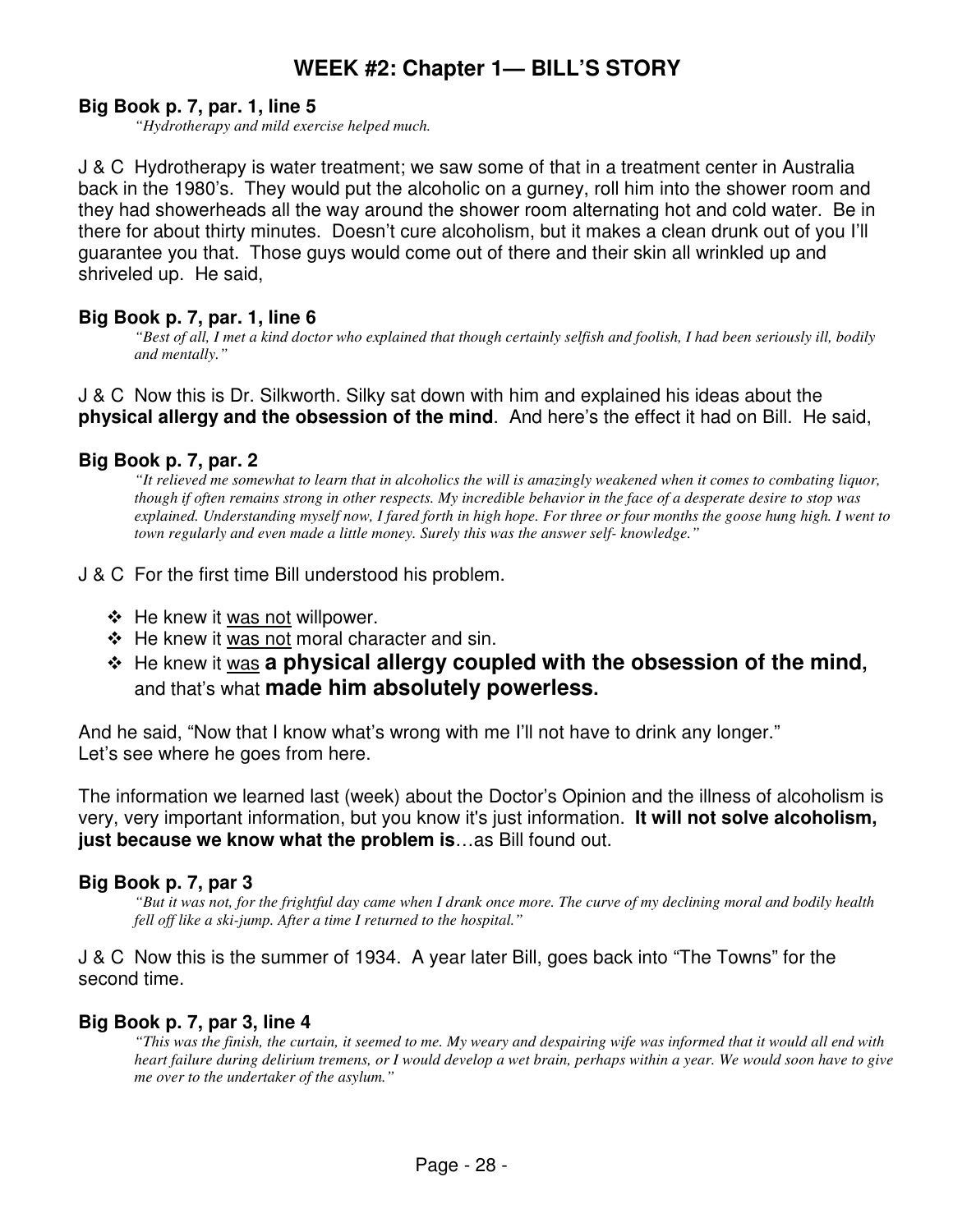J & C Bill was lying in the hospital room there all sick, he overheard Lois and Dr. Silkworth talking. She said "Dr. Silkworth is there any hope for him?" And he said, "No I don't believe so Lois, we're going to have to give him over to the undertaker or the asylum, 'cause there's no solution for Bill." And Bill said,

## **Big Book p. 7, par. 4**

*"They did not need to tell me. I knew, and almost welcomed the idea. It was a devastating blow to my pride. I, who had thought so well of myself and my abilities, of my capacity to surmount obstacles, was cornered at last. Now I was to plunge into the dark, joining that endless procession of sots who had gone on before. I thought of my poor wife. There had been much happiness after all. What would I not give to make amends? But that was over now."* 

J & C Bill was a very hardworking, optimistic individual and now we see Bill, he is hopeless, he is without hope. But we all know you can't live long without hope, you've got to have hope, but Bill is hopeless at the moment. Now let's look at this next statement very carefully. He said,

## **Big Book p. 8, par. 1**

*"No words can tell of the loneliness and despair I found in that bitter morass of self-pity. Quicksand stretched around me in all directions. I had met my match. I had been overwhelmed. Alcohol was my master."* 

J & C I've never seen a better description of Step 1. (There was) no Step 1 written in those days, but surely this is where Bill took it (from). He admitted completed defeat. Alcohol had whipped him in a fair fight. **He was completely powerless over alcohol**. Now if that should happen to you and me today, chances are we would say… "I guess I'd better go to AA". But Bill didn't have any AA to go to. He's in the best facility he knows. So, even though he's admitted his powerlessness… even though he's taken what we know as Step 1… the only thing he can do is leave that hospital and try to stay sober on his own.

## **Big Book p. 8, par. 2**

*"Trembling, I stepped from the hospital a broken man. Fear sobered me for a bit. Then came the insidious insanity of that first drink, and on Armistice Day 1934, I was off again. Everyone became resigned to the certainty that I would have to be shut up somewhere, or would stumble along to a miserable end. How dark it is before the dawn! In reality that was the beginning of my last debauch. I was soon to be catapulted into what I like to call the fourth dimension of existence. I was to know happiness, peace, and usefulness, in a way of life that is incredibly more wonderful as time passes. Near the end of that bleak November, I sat drinking in my kitchen."* 

J & C And I imagine it was a pretty bleak November. He started drinking on November the 11th, triggered the allergy, couldn't stop, and has been drunk now for about 3 weeks.

## **Big Book p. 8, par. 3, line 2**

*"With a certain satisfaction I reflected there was enough gin concealed about the house to carry me through that night and the next day. My wife was at work. I wondered whether I dared hide a full bottle of gin near the head of our bed. I would need it before daylight. My musing was interrupted by the telephone. The cheery voice of an old school friend asked if he might come over."* 

J & C Now this was Ebby Thatcher. Bill and Ebby had gone to school together when they were younger, did lots of drinking together. Bill knew about Ebby and he knew how Ebby drank. And Ebby said "he was sober". And if you'll notice that's in squiggly writing *(italics)*; squiggly writing in the Big Book is very important. This really amazed Bill…Ebby is sober. He said,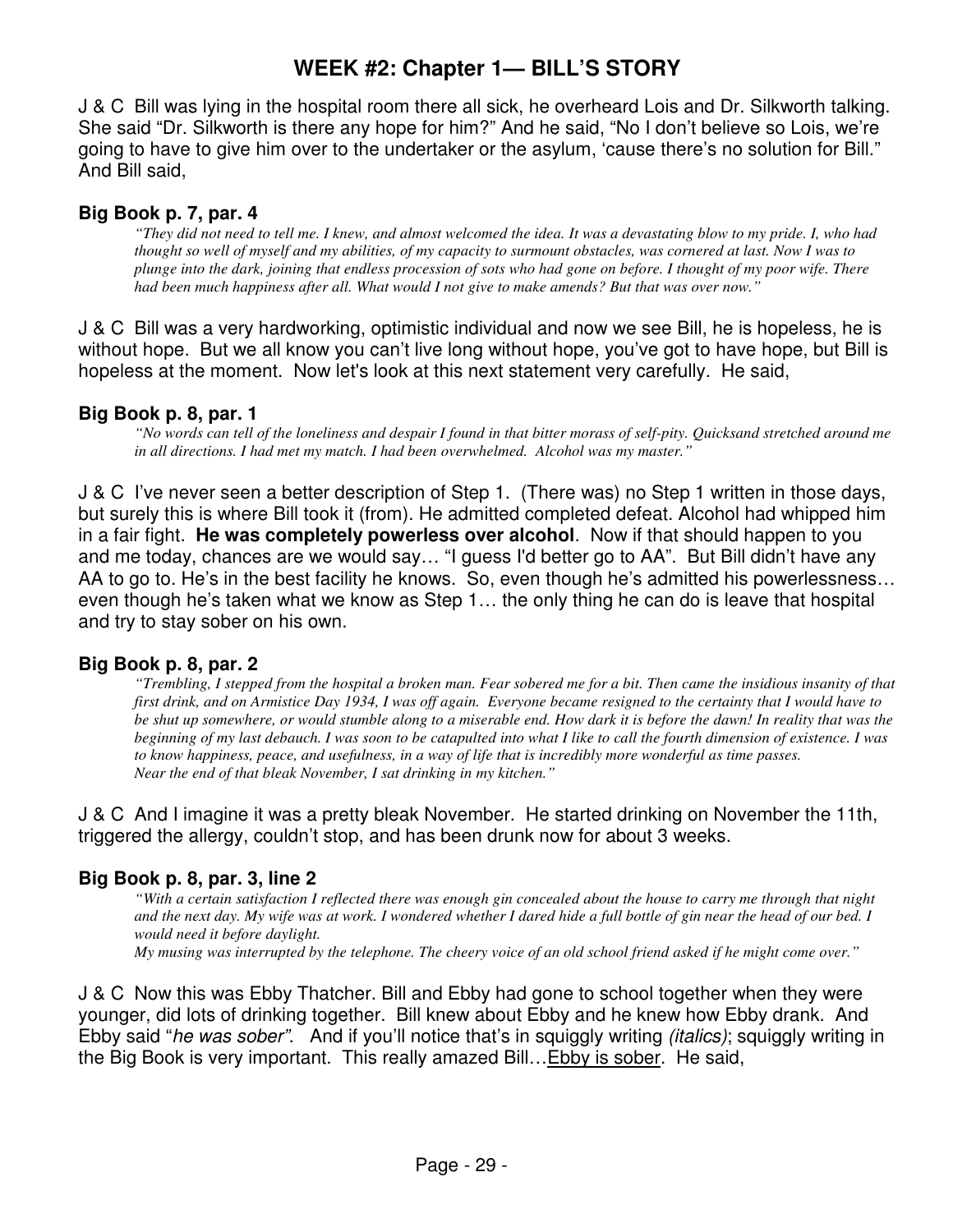## **Big Book p. 9, line 1**

*"It was years since I could remember his coming to New York in that condition. I was amazed. Rumor had it that he had been committed for alcoholic insanity."* 

J & C The last Bill had heard about Ebby was that Ebby was going to be committed to the State Insane Asylum in the State of Vermont for alcoholic insanity. That's what they used to do with people like us before we had the treatment centers. They would haul us in front of a judge and the judge would commit us to the state insane asylum for alcoholic insanity for an undetermined period of time. Till you got well; you would stay there until you got well. That's the last Bill heard about Ebby. He said,

#### **Big Book p. 9, line 4**

*"I wondered how he had escaped."* 

J & C Bill was amazed that Ebby was out of this treatment center, err insane asylum, excuse me... Same thing…. They've renamed everything (these days). They talk about dysfunctional families today; well mine was just crazy as hell. But Ebby came from a very prominent family in Albany, New York. In fact his father was the Mayor of Albany… a very prominent family. Ebby's drinking was embarrassing the family, so they called Ebby in one day and said "Ebby you're embarrassing the family with your drinking and we would like for you to just basically get out of town and go on over there to Vermont and stay at the old summer place and we'll be over there this summer. While you're there... you might as well sober up... and if you get sober... you might as well make yourself useful and paint and fix up the old summer place because we'll be using it." So Ebby went out, got out of town and went over to Vermont to begin to fix up the old summer place… painting and fixing it up. One day he finished painting this wall and he looked at it and he was admiring his work and he noticed that some pigeons were doing some things on the side of his wall that he didn't like (bird droppings all over the wall). So he went in the house, got his shotgun, and began to shoot at the pigeons, blowing holes in the side of the wall. Well the neighbors they didn't like that at all, so they called the police and had him arrested. They took him before the judge and they were going to commit him for alcoholic insanity. But Ebby got real lucky; two fellows interceded on his behalf. One guy's name was Rowland Hazard and the other was Cebra Graves. They asked the judge if he might release Ebby to their care because they were going to the Oxford Group. They felt if they took Ebby to the Oxford Group meetings and if he would apply the tenets of the Oxford Group to his life, maybe he too could stay sober as they had. Well Ebby began to go to the Oxford Group meetings and he began to stay sober and a couple of months later he goes to New York to the Calvary Mission which was the headquarters of the Oxford Group at that time. He began to stay there in that mission and after a while he remembered his friend Bill… he said "I think I'll go over and talk to Bill, maybe I can help Bill stay sober as these two fellows have helped me." Now Bill didn't know any of this… Bill said, "I wondered how he had escaped."

## **Big Book p. 9, line 5**

*"Of course he would have dinner, and then I could drink openly with him. Unmindful of his welfare, I thought only of recapturing the spirit of other days. There was that time we had chartered an airplane to complete a jag! His coming was an oasis in this dreary desert of futility. The very thing an oasis! Drinkers are like that.* 

*The door opened and he stood there, fresh-skinned and glowing. There was something about his eyes. He was inexplicably different. What had happened?* 

*I pushed a drink across the table. He refused it. Disappointed but curious, I wondered what had got into the fellow. He wasn't himself.* 

*"Come, what's all this about? I queried.* 

*He looked straight at me. Simply, but smilingly, he said, "I've got religion."*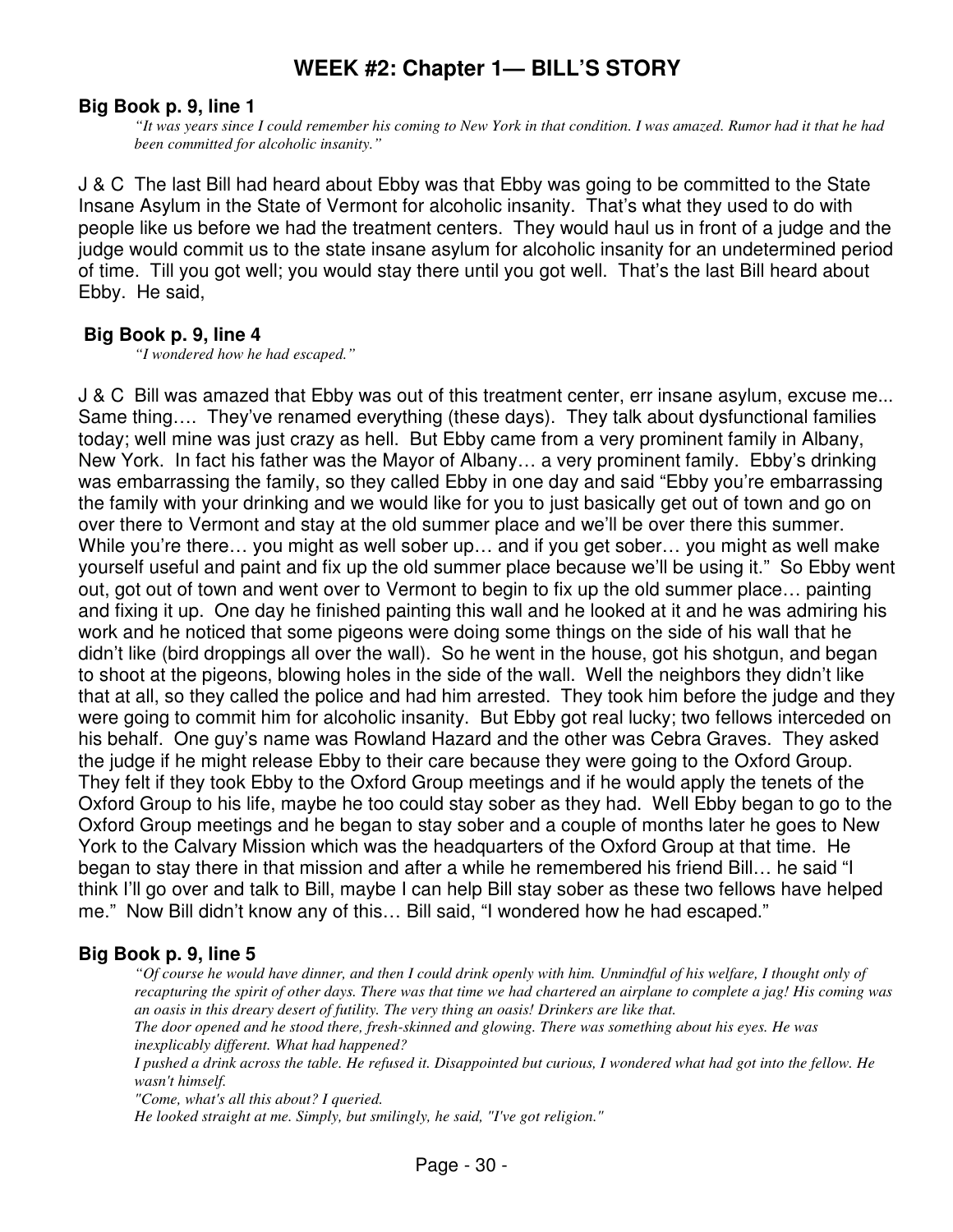J & C Now I'm damn glad that didn't happen in my kitchen. I have no idea what I would have done. But here's what Bill did. He said:

## **Big Book p. 9, par. 5-6**

*"I was aghast. So that was it - last summer an alcoholic crackpot; now, I suspected, a little cracked about religion. He had that starry-eyed look. Yes, the old boy was on fire all right. But bless his heart, let him rant! Besides, my gin would last longer than his preaching.* 

*But he did no ranting. In a matter of fact way he told how two men had appeared in court, persuading the judge to suspend his commitment. They had told of a simple religious idea and a practical program of action. That was two months ago and the result was self-evident. It worked!"* 

## **…a simple religious idea = Step 2 …a practical program of action = Steps 3 – 12**

J & C So now then Bill knows all three things. He got the **problem** from Dr. Silkworth, he got the **Solution**, referred to here as "**a simple religious idea**" from Ebby and he got the **practical program of action** from Ebby; so now he knows all three things. But Bill is also just like so many of us; he did not like this simple religious idea. Now Bill's thoughts and his ideas about God and about religion, etc. were enough that it made him resent what Ebby had brought to him. He said,

## **Big Book p. 9, par. 7**

*"He had come to pass his experience along to me if I cared to have it. I was shocked, but interested. Certainly I was interested. I had to be, for I was hopeless.* 

*He talked for hours. Childhood memories rose before me. I could almost hear the sound of the preacher's voice as I sat, on still Sundays, way over there on the hillside; there was that proffered temperance pledge I never signed; my grandfather's good natured contempt of some church fold and their doings; his insistence that the spheres really had their music; but his denial of the preacher's right to tell him how he must listen;"* 

J & C Now Bill's grandfather Grandpa Griffith raised him from twelve years on. And Grandpa Griffith believed in some power greater than human power but he wouldn't let anybody tell him how he had to believe in it. His grandpa had a great problem with the world's religions; he passed that along to Bill.

## **Big Book p. 10, par 1, line 9**

*"…his fearlessness as he spoke of these things just before he died; these recollections welled up from the past. They made me swallow hard.* 

*That war-time day in old Winchester Cathedral came back again."* 

J & C Bill's having a problem now with this religious idea that Ebby's talking about. We've seen him take Step 1. In the next couple of pages we're going to see him take Step 2. Let's see how he came to be able to accept this religious idea. Now Bill's already took Step 1, so now he's between Steps 1 and 2, he hasn't taken Step 2 yet. He begins to ponder these things. He said,

## **Big Book p. 10, par. 3**

*"I had always believed in a Power greater that myself. I had often pondered these things. I was not an atheist. Few people really are, for that means blind faith in the strange proposition that this universe originated in a cipher and aimlessly rushes nowhere. My intellectual heroes, the chemists, the astronomers, even the evolutionist, suggested vast laws and forces at work. Despite contrary indications, I had little doubt that a might purpose and rhythm underlay all. How could there be so much of precise and immutable law, and no intelligence? I simply had to believe in a Spirit of the Universe, who knew neither time nor limitation. But that was as far as I had gone."*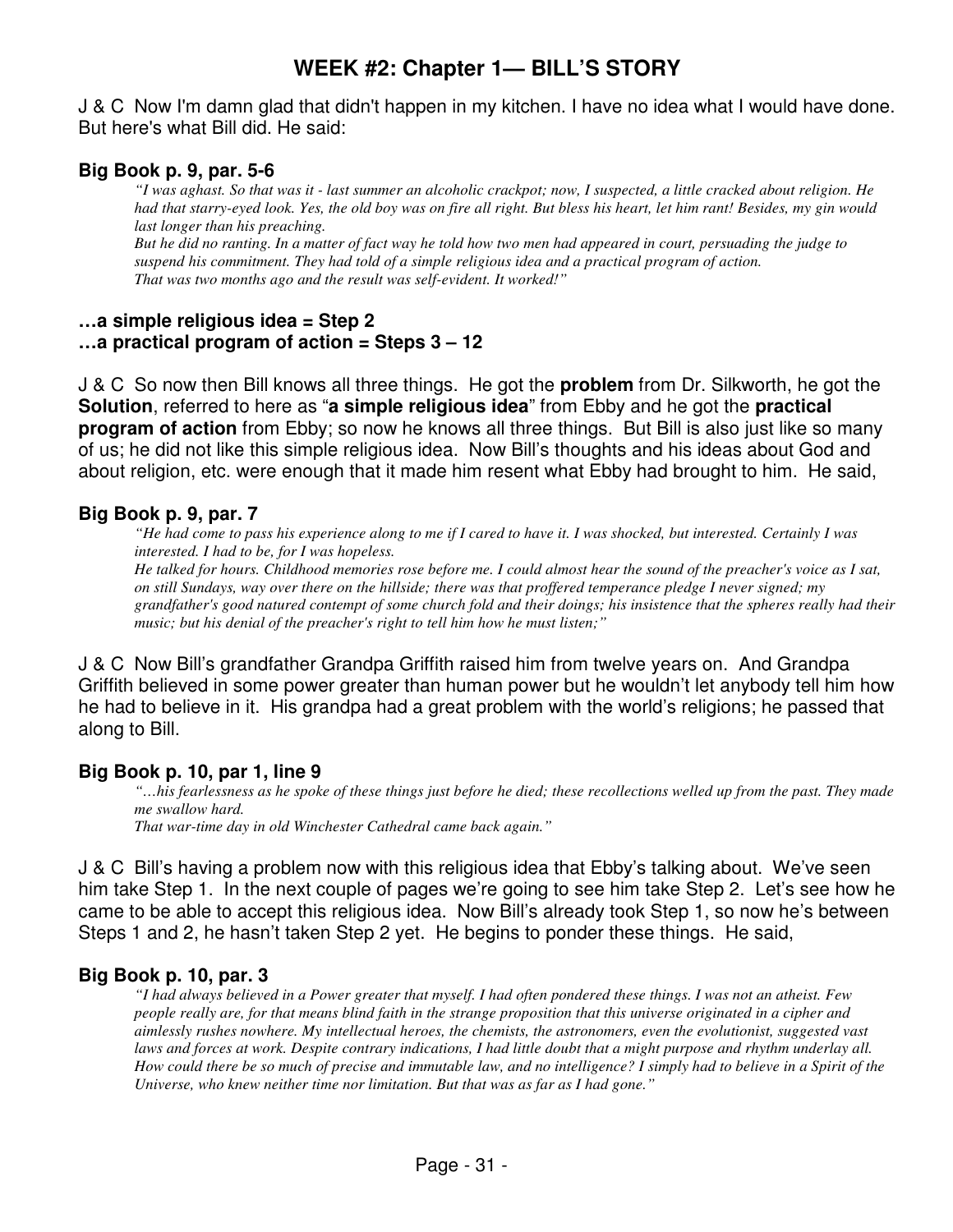## J & C Now here's where I really begin to identify with Bill Wilson.

## **Big Book p. 10, par. 4**

*"With ministers, and the world's religions, I parted right there. When they talked of a God personal to me, who was love, superhuman strength and direction, I became irritated and my mind snapped shut against such a theory. To Christ I conceded the certainty of a great man, not too closely followed by those who claimed Him. His moral teaching most excellent. For myself, I had adopted those parts which seemed convenient and not too difficult; the rest I disregarded."* 

J & C Anybody in here identify with Bill Wilson, huh? You betcha. We can see that Bill's having a terrible time with this religious idea. Now let's go down to the middle paragraph.

## **Big Book p. 11, par. 3**

*"But my friend sat before me, and he made the pointblank declaration that God had done for him what he could not do for himself. His human will had failed. Doctors had pronounced him incurable. Society was about to lock him up. Like myself, he had admitted complete defeat. Then he had, in effect, been raised from the dead, suddenly taken from the scrap heap to a level of life better than the best he had ever known!* 

*Had this power originated in him? Obviously it had not. There had been no more power in him than there was in me at that minute; and this was none at all."* 

## J & C **This is why the identification process is so important**. Bill knew about Ebby. He knew how Ebby drank. And he knew that **if Ebby had been sober two months, some power greater than Ebby had to be working in Ebby's life.**

Whether Bill likes it or not, **is absolutely beside the point**; Ebby is living proof of it.

That's what you and I offer to the newcomer. When we sit there, talking to the newcomer, we are living proof that **some power greater than human power is working in our lives**… Whether the newcomer likes it or not **is beside the point**…We are the proof of it. Ebby was the proof for Bill.

Now I'd liked to have been there that day, sitting in a corner watching them. Bill's about two-thirds drunk…Ebby has come out of the Oxford Groups, who were a group of people practicing first century Christianity to the best of their ability. The terms they used were highly religious in nature. Ebby is on fire and he's talking about God, and Bill doesn't like it at all. They're sitting there arguing with each other about who God is and what He is… Bill said "Don't give me that religious crap! Oh yeah, I believe in the Great Mind, The Spirit of Nature, but don't give me that other kind of stuff!" Ebby's trying to "put it on" old Bill… they're arguing back and forth, back and forth, back and forth. Let's go over to page 12, first paragraph. He said,

## **Big Book p. 12, par. 1**

*"Despite the living example of my friend there remained in me the vestiges of my old prejudice. The word God still aroused a certain antipathy. When the thought was expressed that there might be a God personal to me this feeling was intensified. I didn't like the idea. I could go for such conceptions as Creative intelligence, Universal Mind or Spirit of Nature but I resisted the thought of a Czar of the Heavens, however loving His sway might be. I have since talked with scores of men who felt the same way."* 

J & C In other words Bill was saying there's got to be a harder way to do this, what you're saying is too simple. Now I guess Ebby finally, finally got tired of this deal. Let's look at the next statement very carefully. If you notice it's in squiggly writing.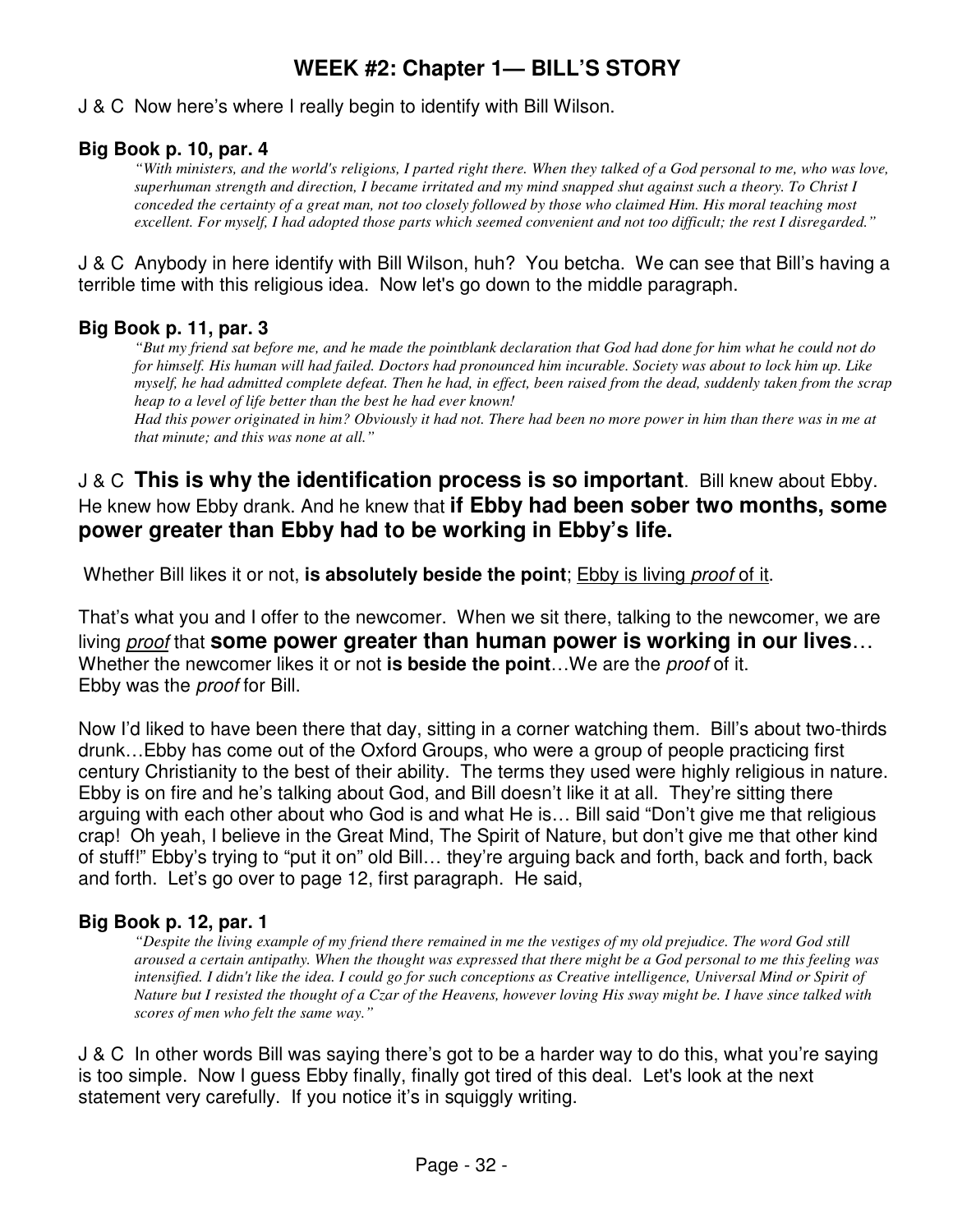## **Big Book p. 12, par. 2**

*"My friend suggested what then seemed a novel idea. He said, "Why don't you choose your own conception of God?"* 

## J & C In other words, he said, Bill what are we arguing about? What difference does it make what we call Him. **Why don't you choose your own conception of God?**

We're no longer dealing with religion now; we're (now) dealing with spirituality. You see, religion says, this is the way you have to believe. Spirituality says it really doesn't make any difference how you believe, the only question is… **are you willing to believe?** So we're through with religion, now we're talking about spirituality. And here's the effect that it had on Bill.

## **Big Book p. 12, par. 3**

*"That statement hit me hard. It melted the icy intellectual mountain in whose shadow I had lived and shivered many years. I stood in the sunlight at last."* 

J & C It took all arguments away from him. He couldn't argue with that statement.

## **Big Book p. 12, par. 4**

*"It was only a matter of being willing to believe in a Power greater than myself. Nothing more was required of me to make my beginning. I saw that growth could start from that point. Upon a foundation of complete willingness I might build what I saw in my friend. Would I have it? Of course I would!"* 

J & C Surely, this is when Bill took Step 2. (There was) no Step 2 written in those days…but here's where **he came to believe in a Power greater than himself**, based on Ebby's simple little statement, **"Why don't you choose your own conception of God?"**

That statement has opened the door for countless millions of we alcoholics who were having trouble with religion… and I think **the reason it really works is we're allowed here to have our own conception of God.** You know, as I look back in my lifetime, I realize I've never had any problem with my own conception of anything! Let me believe the way I want to and I'm ready to go! Bill is now taking a Step 2. Isn't that something? (Bill was taking a Step 2) when he made the statement, **"I saw that growth could start from that point. Upon a foundation of complete willingness I might build what I saw in my friend. Would I have it? Of course I would!"**

This is Bill's first reference to a wonderfully effective spiritual structure…he's going to start painting a picture, in our minds, using words. Eventually he'll tell us what the structure is, and show us where we'll pass through it to freedom. His first reference to it is**…"Upon a foundation of complete willingness I might build what I saw in my friend."**

**The foundation of this structure is willingness**. That came from **Step 1**. When we could see **what we were doing would no longer work**...**we became willing to change**. Later on we're going to see where **Believing… Step 2… is the cornerstone of that structure**. And eventually he'll tell us exactly what it is. (It's) a beautiful way to teach... painting pictures in our mind using words.

## **If we are willing, and if we believe, then we have already started on the road to recovery**

Bill has now taken Steps 1 and 2. Immediately Ebby starts taking him to Oxford Group meetings, but remember…**Bill is still drinking.** He triggered the allergy on November 11… he can't stop.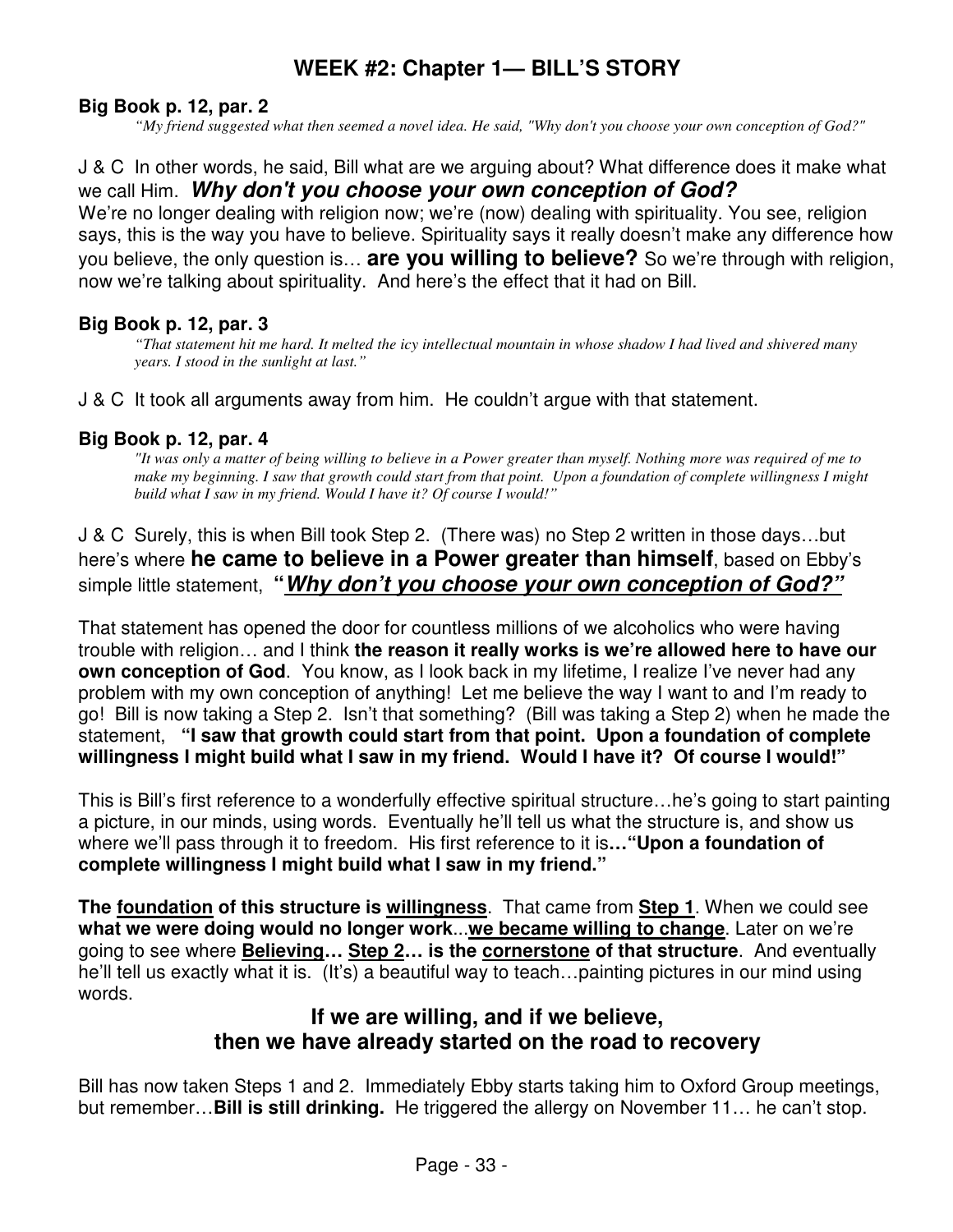J & C On about December 10<sup>th,</sup> 1934, probably, Bill was put back in the hospital for the third (3<sup>rd</sup>) time for withdrawal from alcohol by Doctor Silkworth. Ebby comes to visit with him**,** 

- **1.** They begin to apply the little Oxford Group's **program of action**, and
- **2.** Bill had his **spiritual experience**. (After Steps 3-12)

Let's look on page 13. Let's see if we can't see the last 10 steps of Alcoholics Anonymous. He's taken (Steps) one (1) & two (2)… let's see if we can't see the last ten (10). He said,

## **Big Book p.13, par.2**

*"At the hospital I was separated from alcohol for the last time. Treatment seemed wise, for I showed signs of delirium tremens. There I humbly offered myself to God, as I then I understood Him, to do with me as He would. I placed myself unreservedly under His care and direction. I admitted for the first time that of myself I was nothing; that without Him I was lost."* 

J & C **The first (1st) tenet, that the Oxford Group had, was SURRENDER**. Now Bill, later on when he wrote the steps, he realized that no alcoholic would like the word surrender…so he changed their (the oxford Group's) 1st Step into our (AA's) 3rd where, "**We made a decision to turn our will and life over to the Care of God as we Understand Him"**. We see him there, taking the first Oxford Group tenet, which turned out to be our **Step 3.** He's now taken 1, 2 and 3. He said,

## **Big Book p.13, par. 3**

*"I ruthlessly faced my sins…"* 

J & C I ruthlessly faced my sins. **Their second (2nd) tenet was EXAMINE YOUR SINS**. And Bill knew that no good alcoholic's going to do that, so he changed that into **"Made a searching and fearless moral inventory of ourselves."** He's taking **Step 4** there.

## **Big Book p.13, par. 3**

*"…and became willing to have my new-found Friend take them away, root and branch. I have not had a drink since."* 

J & C **"...** became willing to have my new-found Friend take them away, root and branch". You'll notice Friend is capitalized. This is one of the words Bill uses for God. And that little statement "... became willing to have my new-found Friend take them away, root and branch", later became **Steps 6 and 7. We became willing to have God remove these things** and **Humbly asked Him to do so**. There we're dealing with six (6) and seven (7).

## **Big Book p.13, par. 4**

*"My schoolmate visited me, and I fully acquainted him with my problems and deficiencies."* 

## J & C He's taking what we know today as **Step 5**, there in the Towns Hospital with Ebby.

## **Big Book p.13, par. 4**

*"We made a list of people I had hurt or toward whom I felt resentment. I expressed my entire willingness to approach these individuals, admitting my wrong. Never was I to be critical of them. I was to right all such matters to the utmost of my ability."*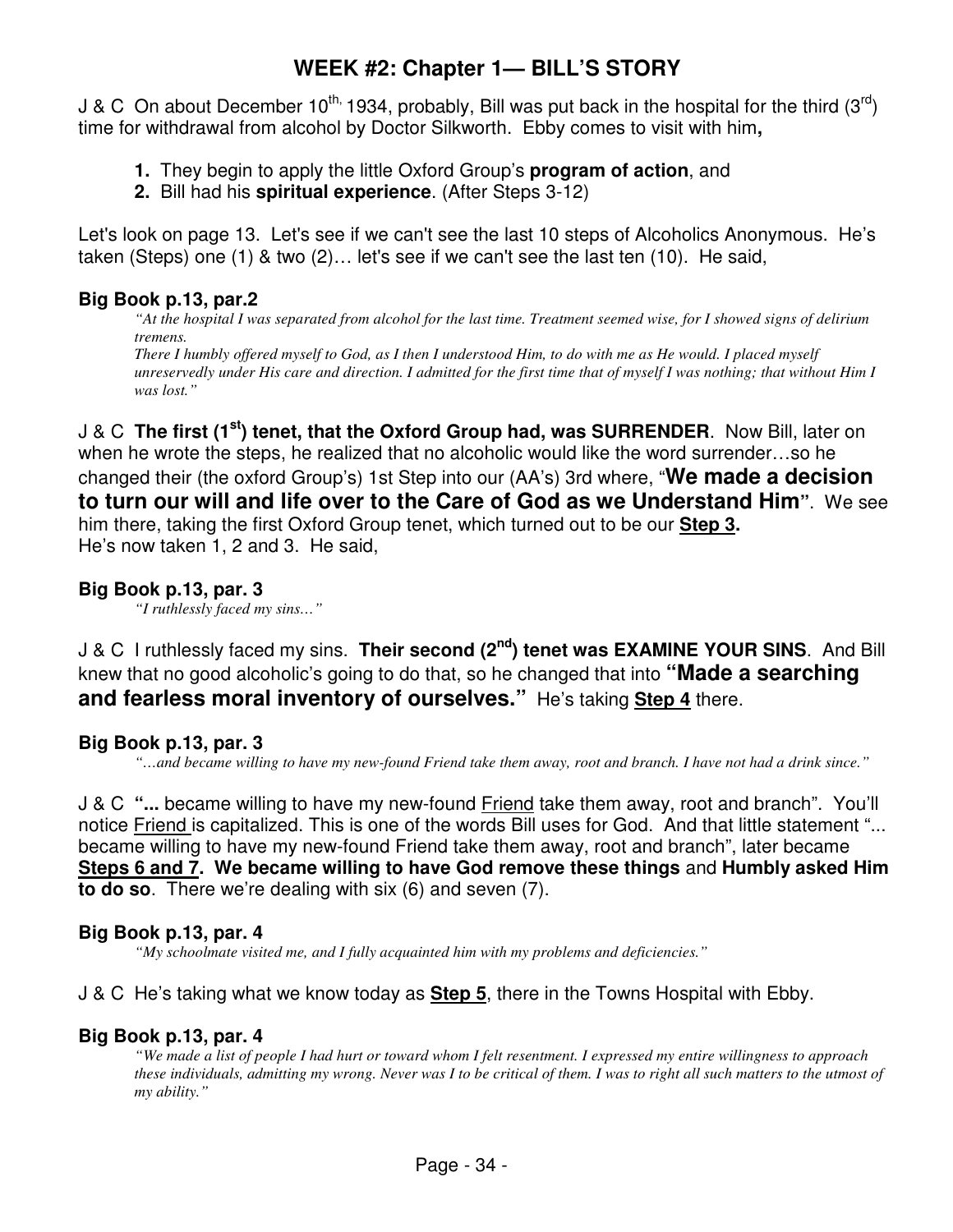J & C They had an Oxford Group **tenet** called **RESTITUION**. And Bill knew that no self-respecting alcoholic is going to do restitution, so he took that and made two Steps out of it, **Steps 8 and 9**, where **we made a list and became willing**, and then, **made amends**. There he's dealing with eight (8) and nine (9).

## **Big Book p.13, par. 5**

*"I was to test my thinking by the new God-consciousness within. Common sense would thus become uncommon sense."* 

## J & C That statement later became **Step 10** where **we continue to take personal inventory and when we were wrong promptly admitted it.**

## **Big Book p.13, par. 5**

*"I was to sit quietly when in doubt, asking only for direction and strength to meet my problems as He would have me. Never was I to pray for myself, except as my requests bore on my usefulness to others. Then only might I expect to receive. But that would be in great measure."* 

## J & C And there we see all the elements of **Step 11**, where **"we sought through prayer and meditation to improve our conscious contact with God."**

## **Big Book p.13, par. 6**

*"My friend promised when these things were done I would enter upon a new relationship with my Creator; that I would have the elements of a way of living which answered all my problems."* 

## J & C It's got to be the first part of **Step 12**. **"Having had a spiritual awakening as the result of these steps..."**

So we see Bill, in the Towns Hospital, applying the Oxford Group tenets which later he made into the last ten steps of Alcoholics Anonymous. This is why he was able to say in "How It Works", "**These are the steps we took which are suggested as a program of recovery…**" Bill took them in the Towns Hospital with the help of Ebby. Now let's see what happened to him.

## **Big Book p.13, par. 6**

*"Belief in the power of God, plus enough willingness, honesty and humility to establish and maintain the new order of things, were the essential requirements. Simple, but not easy; a price had to be paid. It meant destruction of selfcenteredness. I must turn in all things to the Father of Light who presides over us all."* 

J & C Poor old alcoholics have to give up the two (2) most important things in our lives…the first thing is our alcohol and the second thing is our self-centeredness. Very difficult to do…very difficult but very simple

## **Big Book p.14, par. 3**

*"These were revolutionary and drastic proposals, but the moment I fully accepted them, the effect was electric. There was a sense of victory, followed by such a peace and serenity as I had never know. There was utter confidence. I felt lifted up, as though the great clean wind of a mountain top blew through and through. God comes to most men gradually, but His impact on me was sudden and profound. For a moment I was alarmed, and called my friend, the doctor, to ask if I were still sane. He listened in wonder as I talked."* 

J & C You know Bill overhead Lois and Dr. Silkworth talking so he'd thought he gone crazy. He thought he'd check it out with Dr. Silkworth to see if he had gone crazy. Finally he shared with the doctor his experience.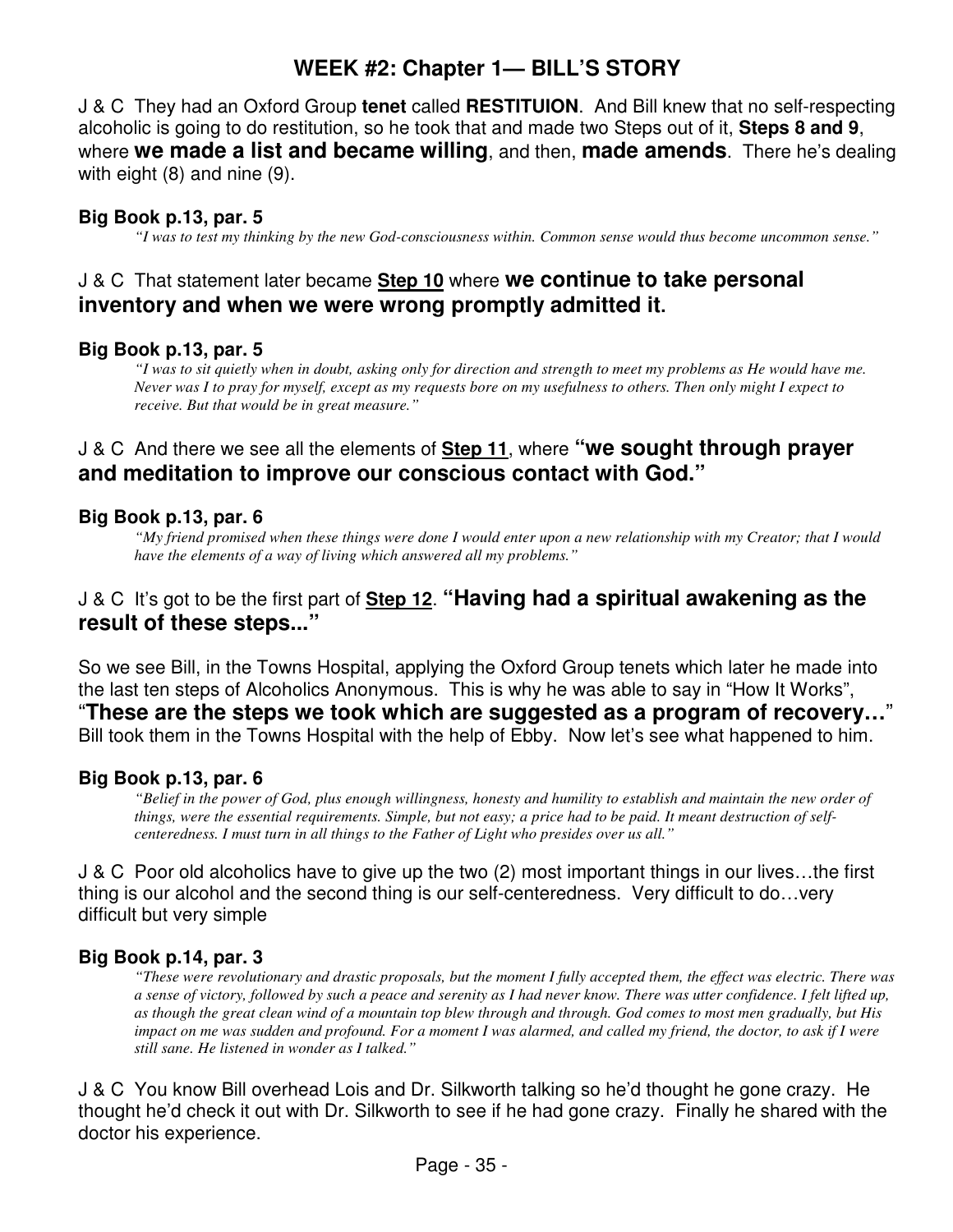#### **Big Book p.14, par. 5**

*"Finally he shook his head saying, "Something has happened to you I don't understand. But you had better hang on to it. Anything is better than the way you were." The good doctor now sees many men who have such experiences. He knows that they are real."* 

J & C Now we don't know what happened to Bill that day, we were not there to see that. But we know this was probably about December the  $14<sup>th</sup>$  of 1934. We do know that Bill didn't die until January of 1971. We do know that it was never necessary for him to take another drink from this day until the day that he died. Something profound took place in his life that day.

#### **Bill always said, 'I had a vital spiritual experience as the result of these steps, during which old ideas were cast aside and replaced with a new set of ideas, and I was able to live the rest of my live without drinking.'**

Now here's a guy that went in the hospital, selfish and self-centered to the extreme, always doing what he wanted to do whenever he wanted to do it. That was his attitude when he went in there. Let's look at his attitude now that he's had the **spiritual experience**

#### **Big Book p.14, par. 6**

*"While I lay in the hospital the thought came that there were thousands of hopeless alcoholics who might be glad to have what had been so freely given me. Perhaps I could help some of them. They in turn might work with others."* 

J & C Bill had that gigantic **spiritual experience** and then he immediately began to think of how he can give it to other people. Something profound happened with Bill. He said.

#### **Big Book p.14, par 7**

*"My friend had emphasized the absolute necessity of demonstrating these principles in all my affairs. Particularly was it imperative to work with others as he had worked with me. Faith without works was dead, he said. And how appallingly true for the alcoholic! For if an alcoholic failed to perfect and enlarge his spiritual life through work and self-sacrifice for others, he could not survive the certain trials and low spots ahead. If he did not work, he would surely drink again, and if he drank, he would surely die. Then faith would be dead indeed. With us it is just like that."* 

J & C This time you'll notice it's a small 'f'…he's referring to Ebby now. Thank God Bill knew that and accepted that fact 'cause when he was in Akron, about to get drunk, he remember how back in New York City, even though **he'd never helped anybody else, that he, himself, had felt better**. That's why he got hold of Dr. Bob, to try to help Dr. Bob. **Not necessarily to sober up Bob, but to keep Bill from getting drunk**. Thank God it kept him from getting drunk, and Bob sobered up and from there we have the fellowship of Alcoholics Anonymous.

# **Faith without works is dead**.

(Chapter 6, Into Action, p. 76 & 88)

And you know, **just about anybody I see drink today, that's been in A.A. for any period of time, usually they have quit working with other people.** And when they quit working with other people: **1) They start thinking about self only;** and **2) after awhile, all the old problems come back;** and **3) they end up getting drunk all over again!** 

## **Always, working with others will help us when nothing else will.**